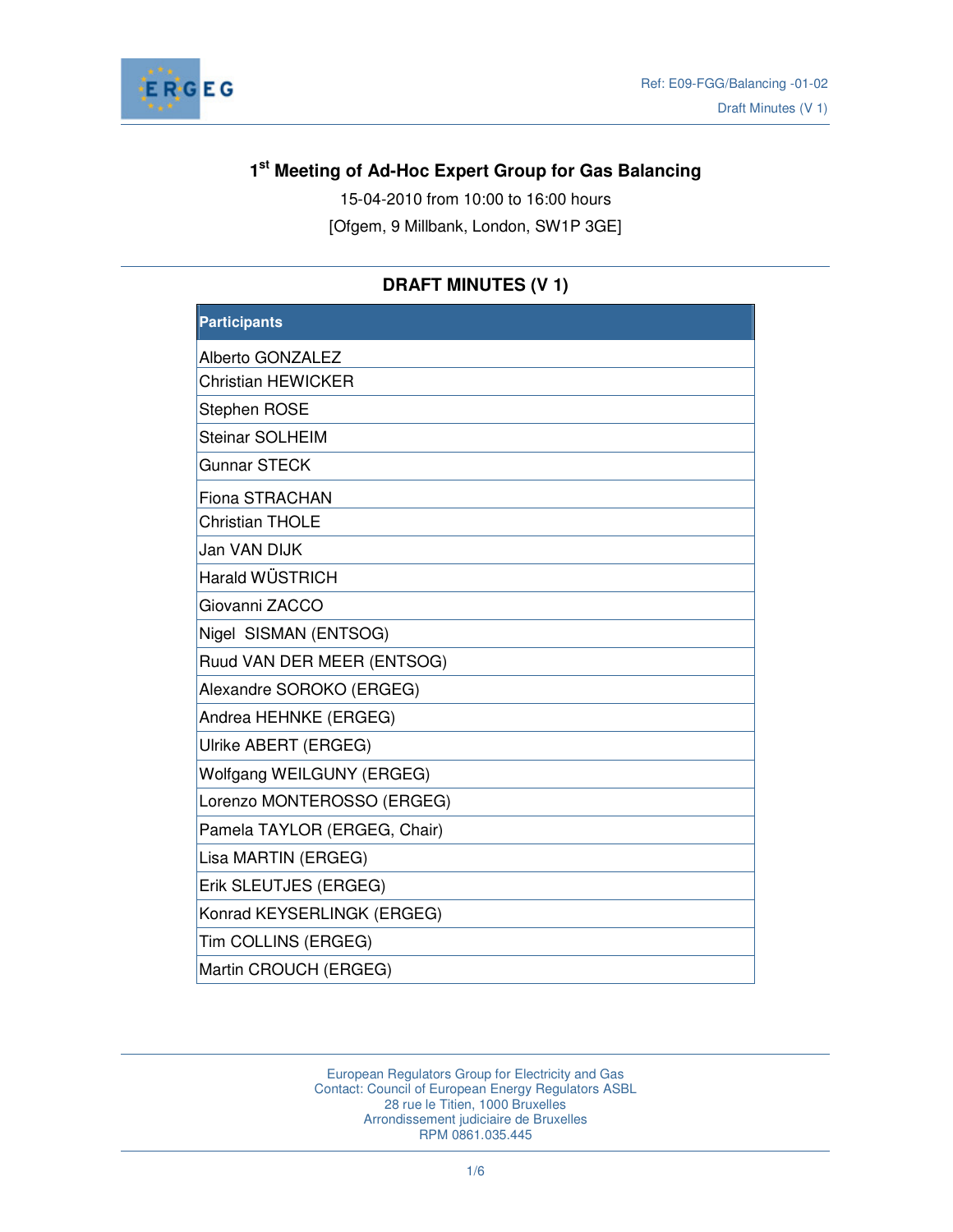

## **1. Opening**

### **1.1 Introduction and rules of procedure**

Members were made aware that Chatham House rules will apply to Expert Group meetings. Chatham House rules mean that members shall agree that information and documents will be kept confidential and that whilst members are allowed to report about the discussions within the Expert Group, they should not reveal who said what during the discussions.

Christophe Pardieu sent his apologies in advance of the meeting and submitted written comments on the subject.

## **1.2 Approval of the agenda**

The Agenda was approved without changes.

#### **1.3 Pilot Framework Guideline process**

According to the 3**rd** Package provisions, the Agency for the Cooperation of Energy Regulators (ACER) will submit to the EC Framework Guidelines setting out clear and objective principles for the development of network codes by ENTSOG. It is anticipated that a gas balancing network code will be drafted during 2011.

In the interim period (until ACER is fully operational), ERGEG will prepare Framework Guidelines, one of which will cover Gas Balancing.

#### **1.4 Role of ad-hoc Expert Group**

The general role of the Expert Group is to provide support to ERGEG with regard to the Framework Guideline by delivering expert advice on specific questions. Members were asked to focus on the substance rather than the process of the Framework Guideline.

The Expert Group was asked to use this meeting as a preliminary discussion about high level objectives, with further meetings to advise on more detailed proposals and a consultation document in due course.

## **2. Part I – Problem identification and policy objectives**

#### **2.1 Problem identification**

The five problems identified by ERGEG were put to members:

- High imbalance charges hamper new entry; low imbalance charges do not incentivise shipper balancing
- Limited use of market based procurement of residual balancing gas / products by TSOs
- Fragmentation of balancing zones, different balancing periods and gas days
- Shippers have insufficient information to balance their portfolios
- Shippers have limited access to flexibility to balance their portfolios

Members noted a recent report by KEMA which identified limited use of market based balancing across Europe. The KEMA report also noted the need for harmonisation and the development of effective incentives on balancing.

Members also commented on the lack of available flexible gas and storage in some Member States' markets and noted that this was an important precondition for market based balancing, but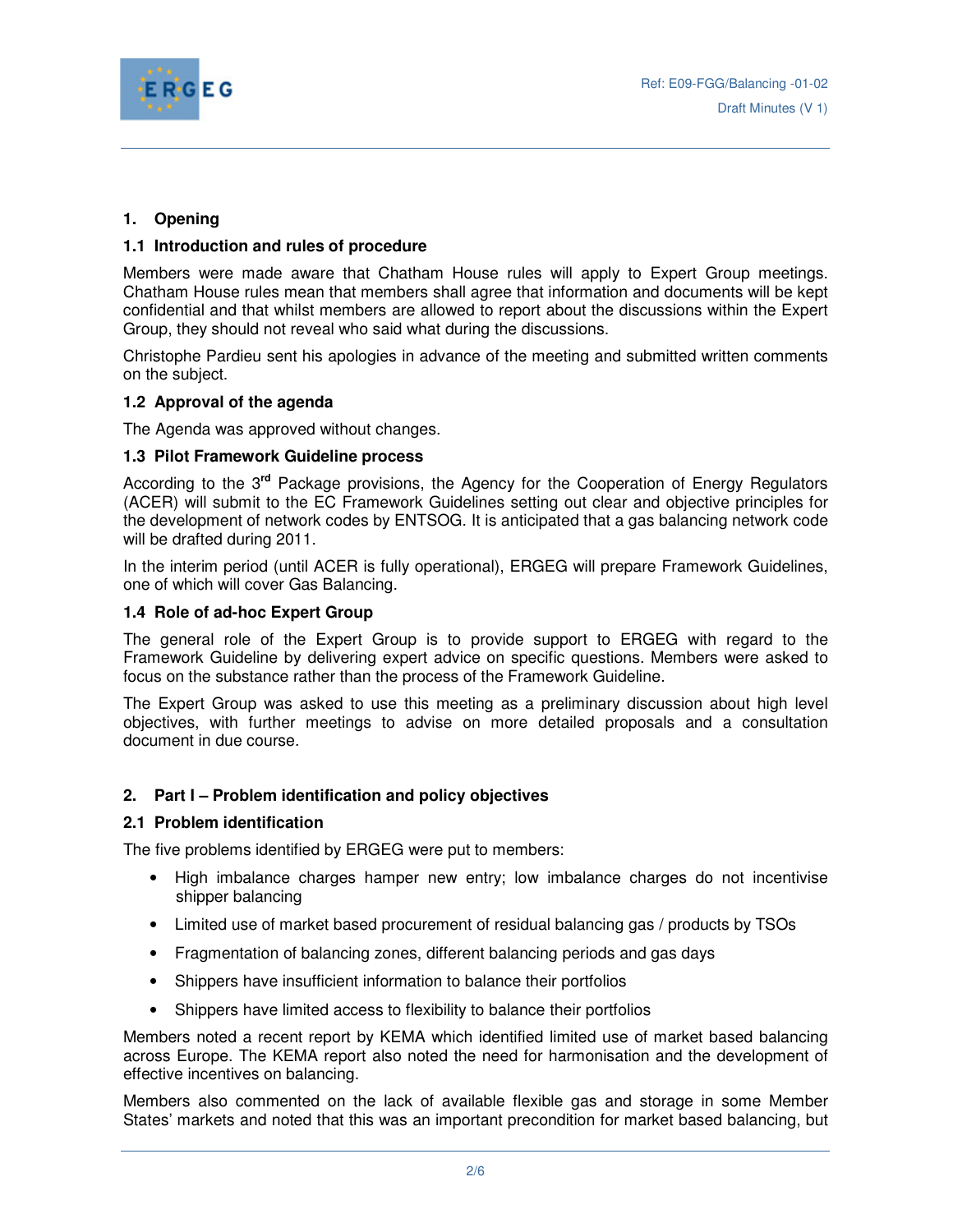

not within the scope of this Framework Guideline. Members also commented on the prevalence of high penalties for being out of balance in some Member States.

Members noted that Framework Guidelines on balancing must not assume that equal preconditions are in place in all Member States.

Members agreed that access to live information about flows in transmission systems was an important tool in achieving efficient and effective balancing although some members felt that demand algorithms could be used in substitution of real time information.

#### **2.2 Policy objectives- general**

The policy objectives identified by ERGEG were put to members:

- Main objective: move towards greater EU market integration, i.e. enhancing TSO cooperation, harmonising balancing regimes where necessary,
- Additional objective: move towards market based balancing regimes, i.e. market participants balance their portfolios, cost reflective imbalance charges, market based procurement of residual balancing by TSOs, TSOs take residual balancing action and balance locational constraints.

Some members stated that both these objectives were equally important and that there was not a hierarchy between them.

Some members said that harmonised balancing rules could play a significant role in facilitating cross border exchanges and trade. Others noted the need to improve the exchange and timing of information across borders, taking account of e.g. differences in balancing periods across Europe.

Members generally felt that facilitating cross border trades should be prioritised over furthering TSO cooperation.

There was a general consensus that shippers should be required to balance their own position, with TSOs intervening only to perform residual balancing services. One member stated that whilst they agreed with this principle, this may be less straightforward to implement as there are different views on where the boundary lies between shipper and TSO balancing, especially as shippers need information. Interim steps to take account of liquidity may be needed.

#### **2.3. Preconditions for policy objectives**

Members noted that it would be helpful to define the preconditions required to achieve the policy objectives for gas balancing.

Members felt that transparency, increased access for shippers to flexibility and real time information were important preconditions.

#### **2.4 Target model**

Members agreed that a target model needed to be realistic but suitably ambitious. The target model should not be unduly compromised but regional differences needed to be borne in mind.

Some members felt that market based balancing ought to be the target model for Europe to aim for. Others felt that the boundary of balancing responsibilities between shippers and TSOs should depend on the extent to which a relevant market provides shippers with the tools they need to balance (e.g. liquidity, access to storage).

Members generally accepted the principle of striving for a common balancing model whilst allowing for interim steps / tolerances in recognition of the different conditions in Member States.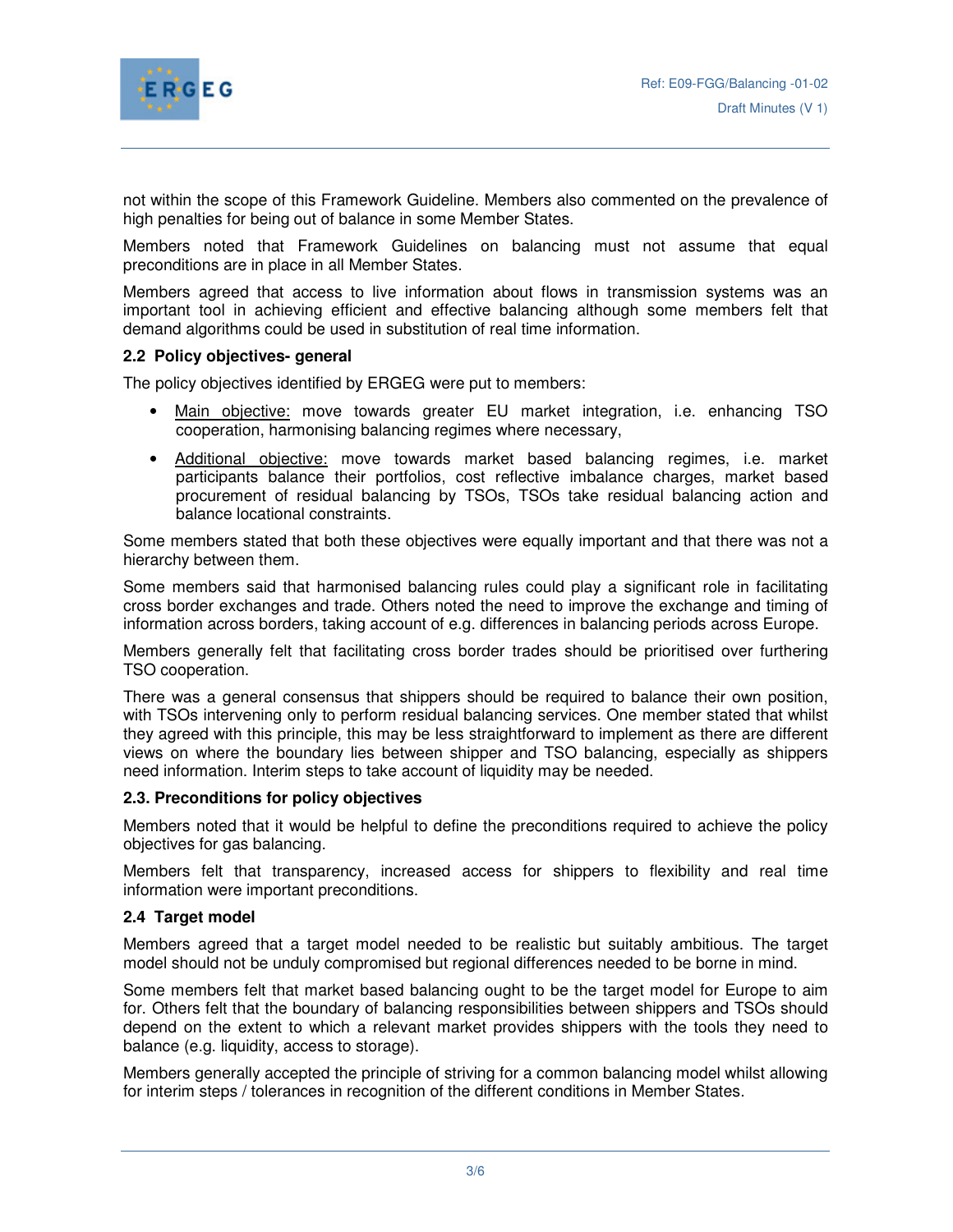

Some members supported the principle of a single European balancing zone as a long term aspiration, but there was no support for a top down approach to achieve this. Other members supported the merging of balancing zones at a regional level as a first step towards market integration, with mergers of zones being determined according to economic criteria. Some members also felt that increasing trade between zones should be prioritised over the merging of balancing zones, and that the number of zones was not in itself important. Members noted that merging of balancing zones may increase the role of TSOs in balancing / managing constraints. Some members noted that physical constraints on transmission systems across Europe mean that the practical difficulties arising from a single balancing zone will be significant. One member summed it up as the larger the zone, the more commercially attractive it is, but more constraint management by the TSO may be needed. There was also a question as to whether we should assume that by developing market based balancing, integration would come from cross border trade, or whether zones should be merged.

## **2.5 Presentation on the roles of TSOs**

A presentation was given to members to demonstrate the different roles of TSOs across Europe, with some Member States playing a significant role as a transit country for other European markets, which has implications for the size and scope of the TSO's role.

## **3. Part II – Assessment of options and proposed Framework Guideline**

## **3.1 Core areas to be addressed**

The five core areas to be addressed by the proposed Framework Guideline are:

- TSO procurement of system balancing services
- Charges for system users
- Information made available to system users
- Periods for the settlement of imbalances, gas days
- TSO cooperation towards integration of European gas markets cross border balancing services

## **3.2 Other areas for consideration**

Members also suggested that the following areas might be considered in addition to the five areas mentioned in 3.1:

- Access to flexibility by shippers
- Actions open to shippers within the rules framework
- Cooperation between balancing zones within and between Member States
- Incentivising TSOs to take efficient balancing action
- Cross border hub functionalities
- Whether TSO procurement of balancing gas goes beyond the scope of the Regulation

## **3.3. Discussion on TSO procurement of balancing services**

One member stated that system balancing was beyond scope of the FG and only TSO procurement of residual balancing should be covered. Most others stated that this division was difficult to define and that all balancing gas should be procured in a similar manner. Most parties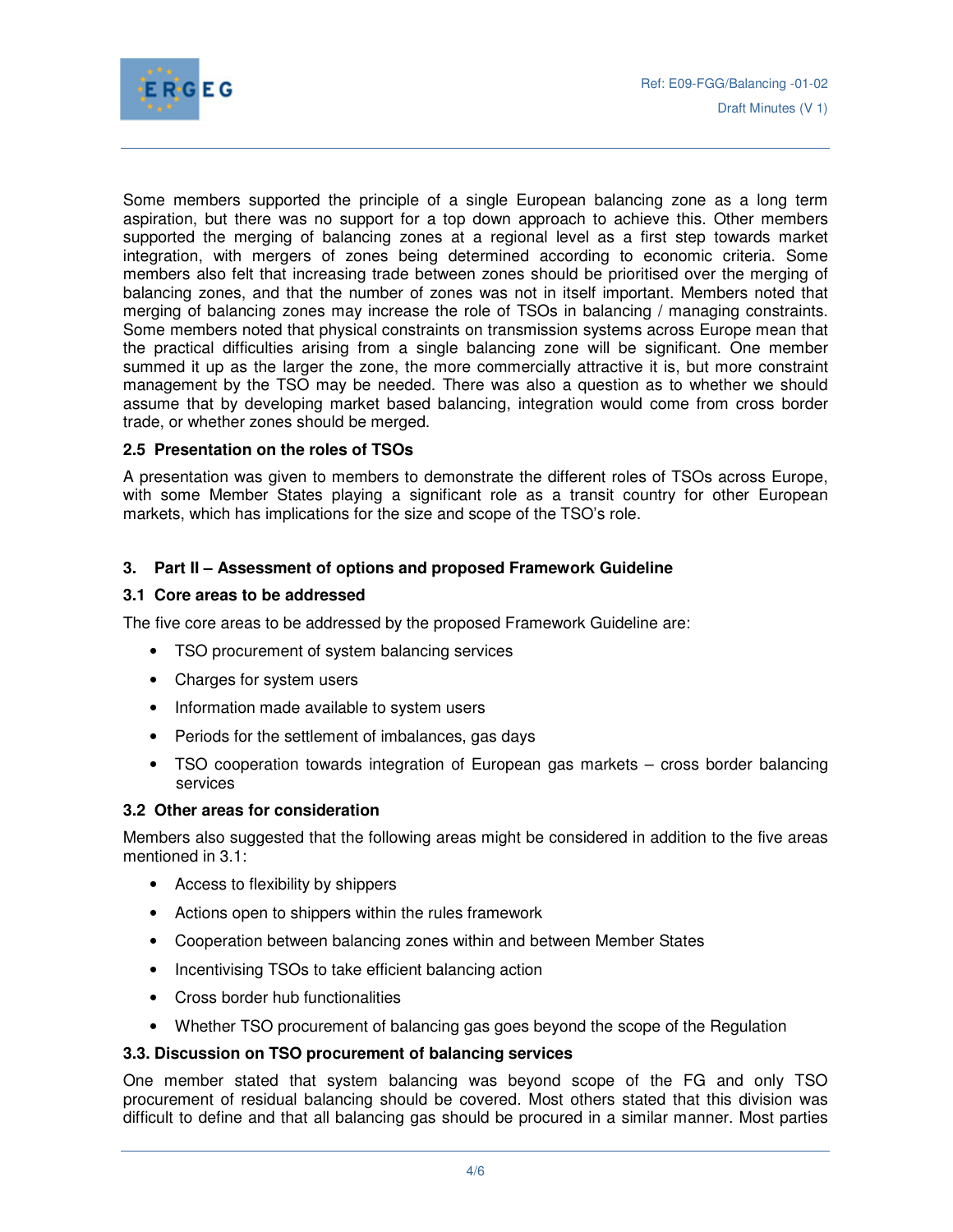

agreed that balancing gas should be procured through the wholesale markets. However, it was also noted that this may not be possible in all markets and therefore stand-alone balancing platforms, periodic tenders or regulated contracts may be needed as interim steps. Some members stated that procurement through negotiated contracts should not be included as an option, as it is not market based or cost reflective. They considered that if there is only one source of flexibility in a Member State then it should be provided on a regulated contract. There was also a short discussion on how to move Member States towards market based balancing. Some members suggested a time limit to transitional steps; others suggested regulatory incentives.

## **3.4. Discussion on imbalance charges**

One member stated that as a principle no imbalance charge should be incurred if the TSO takes no balancing action. Members stated that charges should reflect costs, but that some balancing costs needed to be socialised (which could include a locational dimension). However, another member pointed out that if imbalances are cumulative (i.e. cash out only occurs when TSO takes balancing action) it is more difficult to target imbalance charges on those that caused them. Another member raised the issue of whether imbalance charges should be two-priced and reflect situations when some shipper's imbalances may help the system overall.

Members agreed that imbalance charges should include an incentive for shippers to balance, but no penalty if they do not. One member suggested to use revenues from imbalance charges to address requirements for investment in infrastructure.

#### **3.5. Discussion on balancing periods**

Members discussed differences in balancing periods (e.g. hourly, daily) across Europe. Some members stated that balancing periods did not need to be harmonised in a top down approach. They argued that there was a trade off between encouraging market trading through longer balancing periods and system compatibility.

It was suggested to define criteria which would determine the appropriate length of balancing periods. Some members were in favour of daily balancing where the system is capable.

One member noted that hourly balancing may be problematic for new entrants, whilst other members noted that information provision becomes more important with hourly balancing.

Some members noted that TSOs still need to conduct within day balancing even if shippers have balanced their positions over 24 hours. This means that some elements of balancing costs are likely to be socialised among market players. However, others noted that if shippers are required to balance over shorter periods (reducing the need for within period balancing by the TSO), this can create inflexibility in the market and act as an entry barrier.

It was noted that it is crucial to achieve consistency between the length of balancing periods and the provision of information.

#### **4. Concluding comments on questions addressed and way forward**

Members acknowledged that the meeting had been a useful discussion, but had not yet produced firm proposals.

Members agreed that a second meeting should take place without a draft Framework Guideline consultation document. However, a summary of the first meeting (this meeting) should be prepared in advance of the second meeting.

The second meeting would be followed by a third meeting that would be used to discuss the details of the draft Framework Guideline consultation document. A draft document would be circulated among members prior to the third meeting.